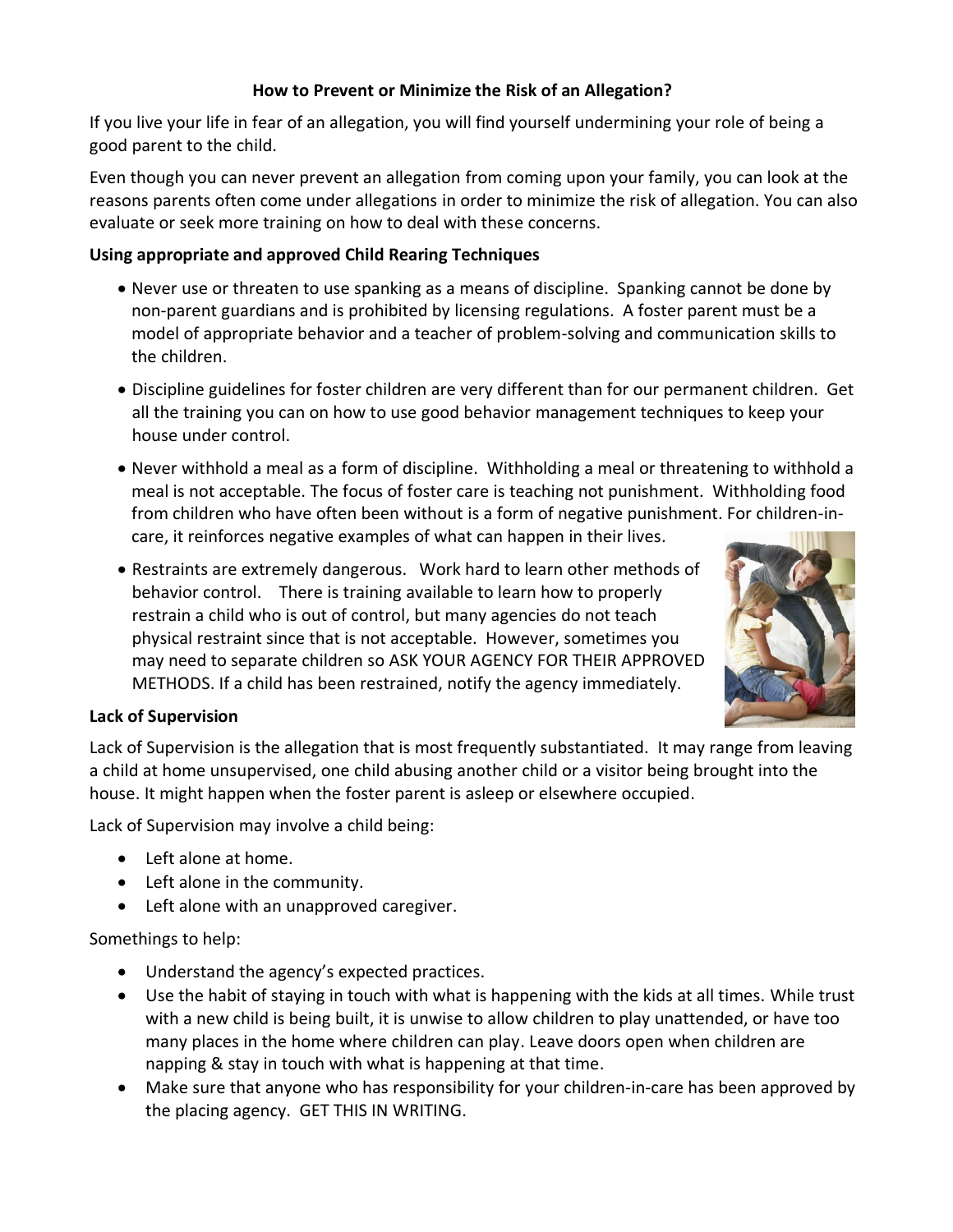• Security systems have helped many foster families. It may feel unnatural to family living to have a security system in place, but it can keep foster parents -- out of trouble.

#### **Substance Use.**

If you are planning on drinking or taking a medication that will impair your responses be sure to have a backup plan for care of the children in case you exceed your limit or find yourself not in a normal state. If you are outside the home, be sure that the designated driver knows how to put this plan in effect for you if are impaired and not able to make a good decision. If you keep alcohol in your home (including beer) have it secured if children are old enough to reach it.

### **Taking Children into Care that You Can't Handle.**

Foster Parents have a hard time saying No. Practice it! Know our limits. Everyone has them. Don't accept a child that will be a challenge that you do not feel ready to accept at this time. Ask for a copy of the licensure study for your home and review your strengths and weaknesses as seen by the agency.

### **Children/Youth Out of the Foster Parent's Control**

Check with your agency ahead of time for their preferred methods for you to use when a child-incare gets out of control. Work to build support systems you can use before you need them. Calling the police to restore order in your home, while it may be effective, creates a negative relationship with the child that you will need to work hard to overcome.

A child-in-care getting out of control can happen to the best of us! Call in assistance immediately. Do not let the situation continue. If you can't regroup, notify the agency or another experienced foster parent and get assistance. It is important that you not put the blame on the child when you have over extended yourself and allowed things to get out of control. As stated above, check with your agency ahead of time for their preferred methods for you to use in situations when children-in-care get out of control and utilize the support systems that you have developed.



#### **Emotional Abuse**

Victims of abuse experience fear, anxiety, loneliness, and emotional lack of support. This happens by being ignored, degraded and humiliated. Being in care can create feelings of being unloved, unwanted, and powerless. This places children-in-care at high risk of being emotionally abused.

- Since children-in-care have already been displaced by their removal from their family, foster parents must be cautious not to create situations that increase the children-in-care's feelings of displacement. When something is given to a child-in-care, it should not be taken away to meet another's wants or needs. For example, if a relative comes to visit, a child-in-care should not be displaced from their bed by having them give up their bed to the relative who has come to visit.
- **More information on emotional abuse can be found at [CWIG.Emotional Abuse](https://www.childwelfare.gov/topics/can/identifying/emotional-abuse/)**

#### **Forgetting that the child comes out of a different experience**

It is easy to forget that the child/youth comes to you from a very different life. You may have a child who is the same color as your family and yet comes from a completely different family and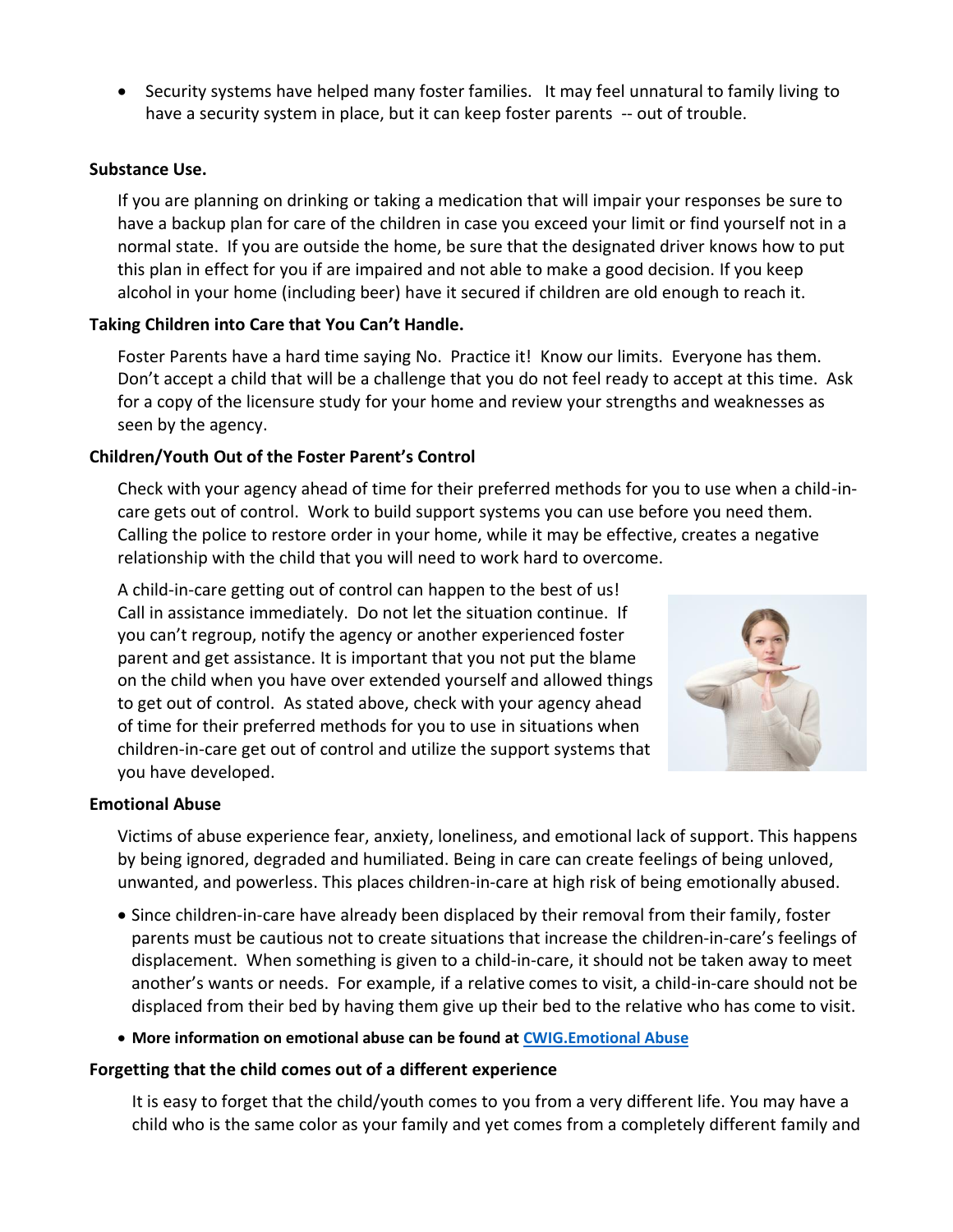cultural background. Take the time to learn the child's racial, cultural, and ethnic identity to assist in your response to him. Do not expect the child to "fit into your family routines" quickly.

### **Insensitivity to Religious Issues**

Work with the agency on the issue of religious sensitivity. The parents of the children-in-care have control over the religious practices of their children in our home. Learn about the parent's preferences and assist them in raising their children with their religious values. If we know we have conflicts with certain faith practices, screen these children out before agreeing to work with them and their family. While faith development is very important in foster care, the foster parent is not the final authority in this area.

# **Losing It!**

Yes, we are all very human and "losing it" can happen in the pressure cooker of foster care. It happens to both experienced and new families. The risk of "losing it" increases when you are:

- 1. Putting yourselves under too much pressure: too many appointments, too many children, not having time with your nuclear family, stresses at work, car problems, child care not available, etc.
- 2. Not looking carefully at what types of children are good in your family and sticking to that decision. You must also assess when you are open and ready for the



challenge of working with a child and family situation that you had previously ruled out. Always limit the number of high-risk children you take in at one time, unless you have a full-time support system that can help at a moment's notice.

Some solutions that families have found helpful:

- 1. Take advantage of relief and respite plans. Get to know solid respite providers that you can trade care with so that your children will feel like they are going to visit a friend rather than going off to a stranger's home.
- 2. Ask for support from other foster parents, family, and the agency ahead of time. Our current foster care practice of placing a child in a nuclear family rather than in a full community of care means that foster parents have to work to develop these resource people who will join them in caring for children.
- 3. Be sure to get as much information on the child as possible. When the child is placed the information may not be available. Persist and follow up to gather the information you need to provide a high level of care.
- 4. Don't ignore, but attend to, any changes in your family that can cause stress.

# **Putting Kids in Unsafe/Inappropriate Positions**

- Be sure to room children inappropriately.
- Be sure to travel safely by car. There should always be proper seat restraints, with one seatbelt per child. Always! Our kids may not like to use the seat belts, but a few minor "battles" or getting some place late while we wait for them to comply is really worth it.
- Be aware of safety features in the home:
	- o Are smoke detectors working?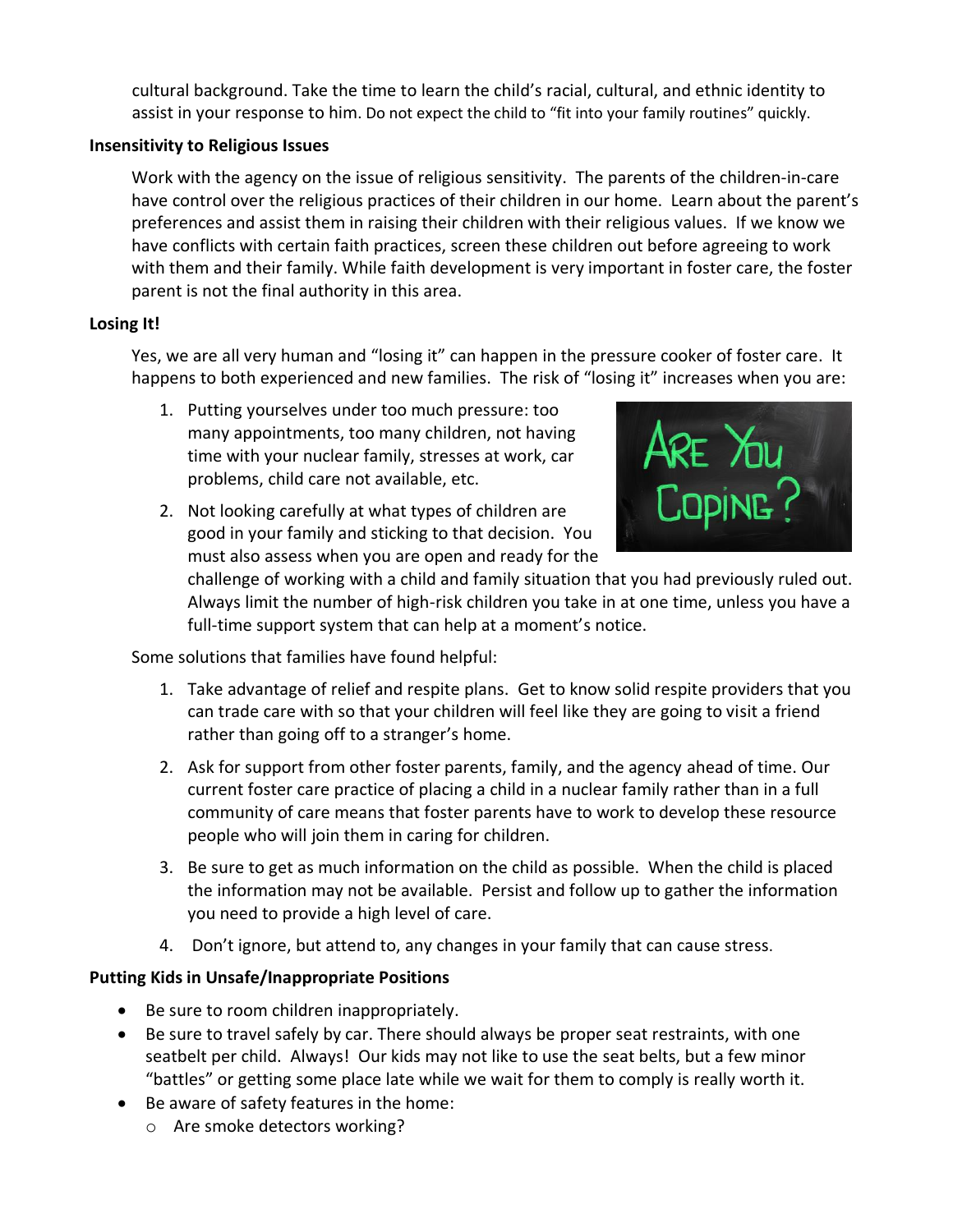- o If there are guns/Weapons in the home, are they locked up?
- o Are cleaning supplies secured?
- o Do windows open? (In the case of an emergency exit).
- o Are fire exits clear at all times?
- Keep all alcohol and medication in a locked and secure place within the household. Do daily safety checks and make sure all hazardous materials are put away. Safety guidelines can never be compromised.
- Make sure there are no areas a child can be locked in or lock themselves into, or lock you out.
- Plan with the agency where youth will sleep prior to their coming. If a child must share a room, be sure to know the issues both children present before agreeing to this plan. Children coming from disturbed environments will carry the patterns they have learned with them into our environments. They will need to be nurtured into different patterns of behavior. Check with the agency frequently if something does not appear right.

# **Lack of Follow-through with Prescribed Treatment or Insufficient Documentation of Treatment**

• Be sure that doctors and nurses put prescribed treatment into writing and that you follow exactly what they have said. If the prescribed medical treatment plan doesn't sound correct, question the instruction. If it sounds at all questionable, check with the agency.



• Record ! Record ! Record! Write everything down and keep it in a secure place (under lock with key). Know what records have to be given to the agency and what records you will need to have for backup information.

### **Not Communicating with Service Providers or the Agency.**

Keep everybody who needs to know informed about everything. It is better to send too many emails or make too many phone calls rather than too few.

#### **Sexual Abuse or Exploitation**

Allegations of sexual abuse are one of the most difficult to handle in the home. An allegation of sexual abuse can include a large range of allegations such as inappropriate touching, fondling, intercourse, exposure, or use in prostitution or pornographic materials. When an allegation of sexual abuse is made, children will be removed or the alleged perpetrator will be asked to leave the home while the investigation is being handled.

It is important to watch and be aware of all the children and adults in the home. Also, monitor what video games are being played and what is being watched on television and internet sites. If the child comes out of a sexual abuse situation, do not leave the child alone with anyone of the same gender as the abuser. It is a good policy to exercise caution and not leave any child with only one adult until you know the child well. Be observant of other children in the home and set limits on inappropriate or suspicious behavior (for instance-hanging around the bathroom when other children are taking a shower.)

#### **Regular Neglect**

Sometimes, foster parents find themselves inadvertently doing something that would be considered neglect. Other issues that have brought allegations on foster parents include:

- Not providing necessary food or clothing to children
- Misusing the allocated per diem funds
- Failing to get necessary medical attention for children-in-care